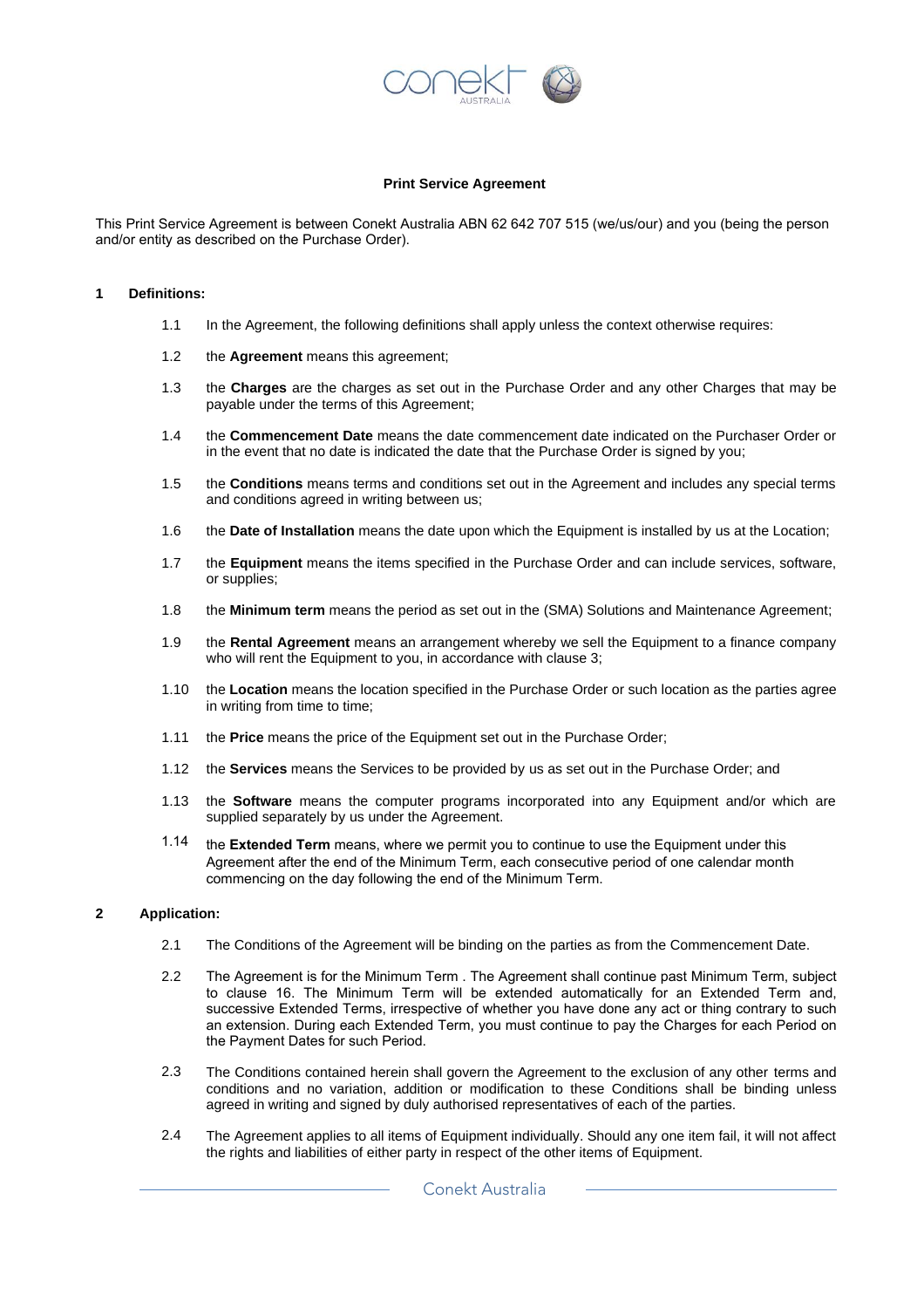

# **3 Payment of Equipment:**

- 3.1 In the event that you agree to acquire the Equipment by way of a Rental Agreement or Print Purchase Agreement (**PPA**), you shall, subject to clause 3.2, secure that a Rental Agreement or PPA is concluded on terms satisfactory to us and implemented to our satisfaction, such that we are paid in full by the finance company within 4 weeks from the Commencement Date or such longer period as we may specify in writing.
- 3.2 We shall give you such reasonable co-operation, as we consider appropriate in order to ensure that a Rental Agreement or PPA is concluded and we are paid in accordance with clause 3.1.
- 3.3 You warrant that it will comply with the terms and conditions and pay all associated fees of any such Rental Agreement or PPA.
- 3.4 In the event that you are not able to secure a Rental Agreement or PPA Agreement in accordance with clause 3.1, you shall, unless we determine otherwise, become obliged to purchase the Equipment in accordance with clauses 3.4, 3.5 and 3.6.
- 3.5 If you become obliged to purchase the Equipment in accordance with clause 3.4, you shall, within 5 working days of the date you become so obliged, pay us a deposit of 20% of the Price (plus GST) (**Deposit**).
- 3.6 The Deposit shall not be refunded by us to you for any reason whatsoever.
- 3.7 The balance of the Price outstanding, after payment of the Deposit, shall be paid in full by you upon delivery of the Equipment to the Location. In the event of the Equipment having already been delivered to the Location, the balance of the Price outstanding shall he paid immediately upon notice from us to you.

# **4 Rental Agreement:**

- 4.1 In the event that you agree to acquire the Equipment from us by way of a Rental Agreement or PPA you agree to pay us the Charges as set out in the Purchase Order.
- 4.2 The title in the Equipment shall not pass to you at any time unless in accordance with clause 4.3.
- 4.3 In the event that you purchase the Equipment from us, clause 7 shall apply.
- 4.4 In the event that you do not acquire the Equipment you agree to return the Equipment at your expense at the end of the Finance term to a location determined by us.

# **5 Purchase:**

- 5.1 In the event that you agree to acquire the Equipment from us by way of purchase you shall purchase the Equipment in accordance with this clause 5. The time for payment of the Price or any part thereof shall be of the essence of the Agreement.
- 5.2 You shall pay the Deposit to us on the Commencement Date.
- 5.3 The Deposit paid will not be refunded for any reason whatsoever.
- 5.4 The balance of the Price outstanding after payment of the Deposit shall be paid in full by you to us upon delivery of the Equipment to the Location. If, for whatever reason, the Deposit has not been paid prior to delivery, the full Price shall be payable upon delivery.
- 5.5 Should for any reason full payment not be received prior to the Equipment being delivered we reserve the right to remove the Equipment from the Location and charge you all associated administration costs.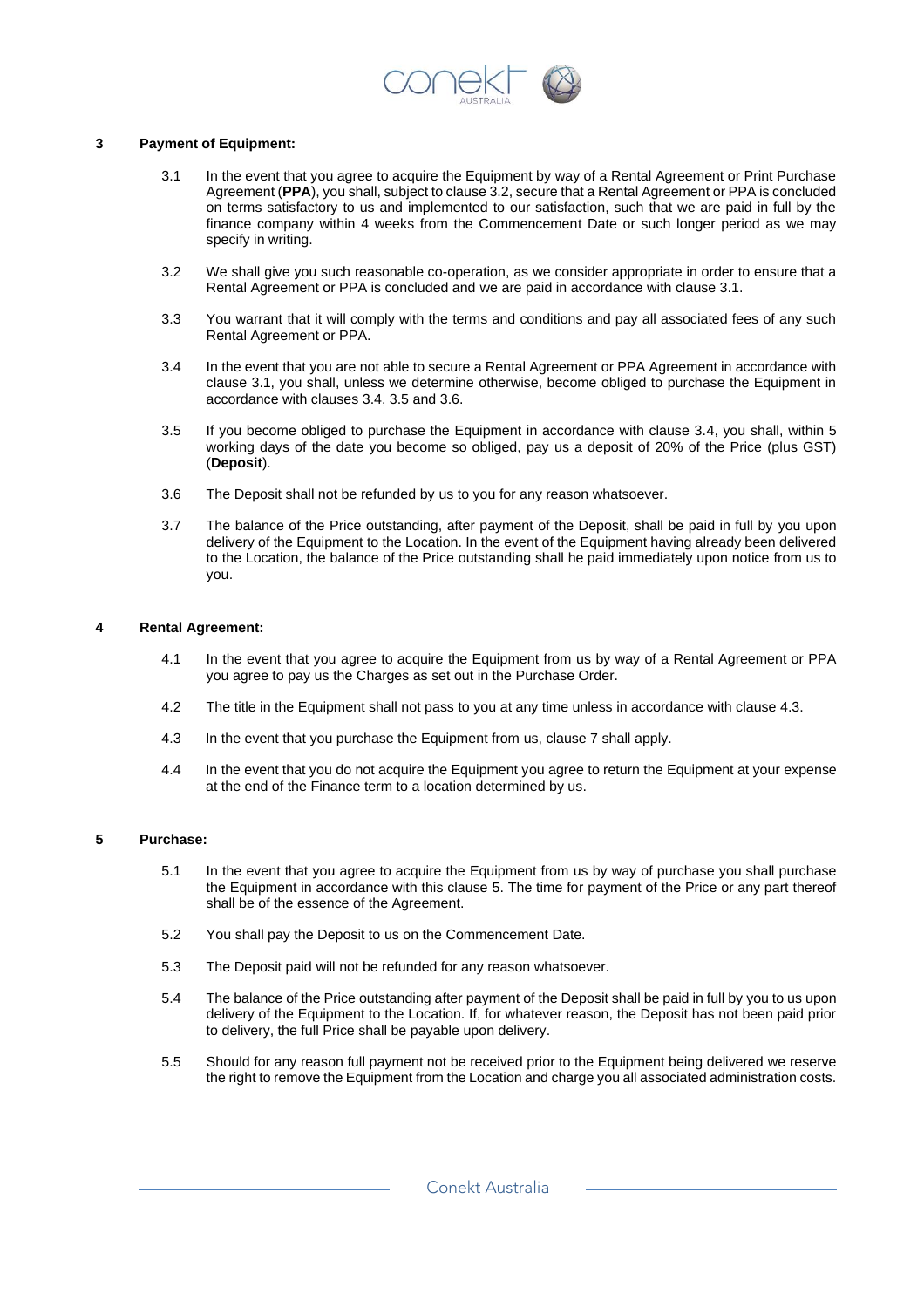

# **6 Delivery:**

- 6.1 Delivery dates and/or times are business estimates only and while every effort will be made to meet them, we will not accept any responsibility or liability if any delivery dates and/or times are not met.
- 6.2 You agree to inspect the Equipment upon delivery and notify us, in writing, immediately but no later than 5 working days from date of delivery, of any defects found, failing which you will only be entitled to return the Equipment with our express authority.
- 6.3 We reserve the right to make a charge for delivery of any Equipment requested by you and also a separate charge for collection and disposal of any existing equipment.

## **7 Title:**

- 7.1 The title in the Equipment will not pass to you until payment of the Price is received by us in full.
- 7.2 If you acquire the Equipment by way of a Rental Agreement, the title in the Equipment will not pass to you.
- 7.3 You agree that for any equipment that we are requested to remove from your premises, title of that Equipment is wholly passed to us and you agree to pay any outstanding amount that may be owing to any finance company under any associated finance agreement.

# **8 Risk:**

- 8.1 The risk of loss or of damage to the Equipment shall pass to you at the moment the Equipment is delivered to the Location. Where you choose to collect the Equipment, risk shall pass when the Equipment is collected.
- 8.2 Until title to the Equipment has passed to you pursuant to clause 7 we shall be entitled at any time and without notice to you to repossess the Equipment and for that purpose enter any premises where the Equipment is located.

## **9 Cancellation of Equipment:**

9.1 In the event that you cancel an order for any Equipment or Software we shall be entitled to charge an administration cost of no more than 30% of the value of the charges and fees payable under the Agreement for the Term or holding over period but not in addition to clauses 3.4 and 5.2 above.

## **10 Suitability:**

- 10.1 You warrant that any Equipment ordered from us is suitable for your purpose and that the Equipment so ordered is compatible with any software, network or other items to which the Equipment is to be linked.
- 10.2 We do not accept any liability whatsoever should you have ordered Equipment from us which is later deemed to be unsuitable for your requirements.

## **11 Equipment Location and Removal:**

- 11.1 In the event of the Services being provided under this Agreement and/or the Equipment being supplied in accordance with clause 4, this clause 11 shall apply.
- 11.2 You agree to store the Equipment in the agreed Location, which you will ensure is safe, secure and suitable.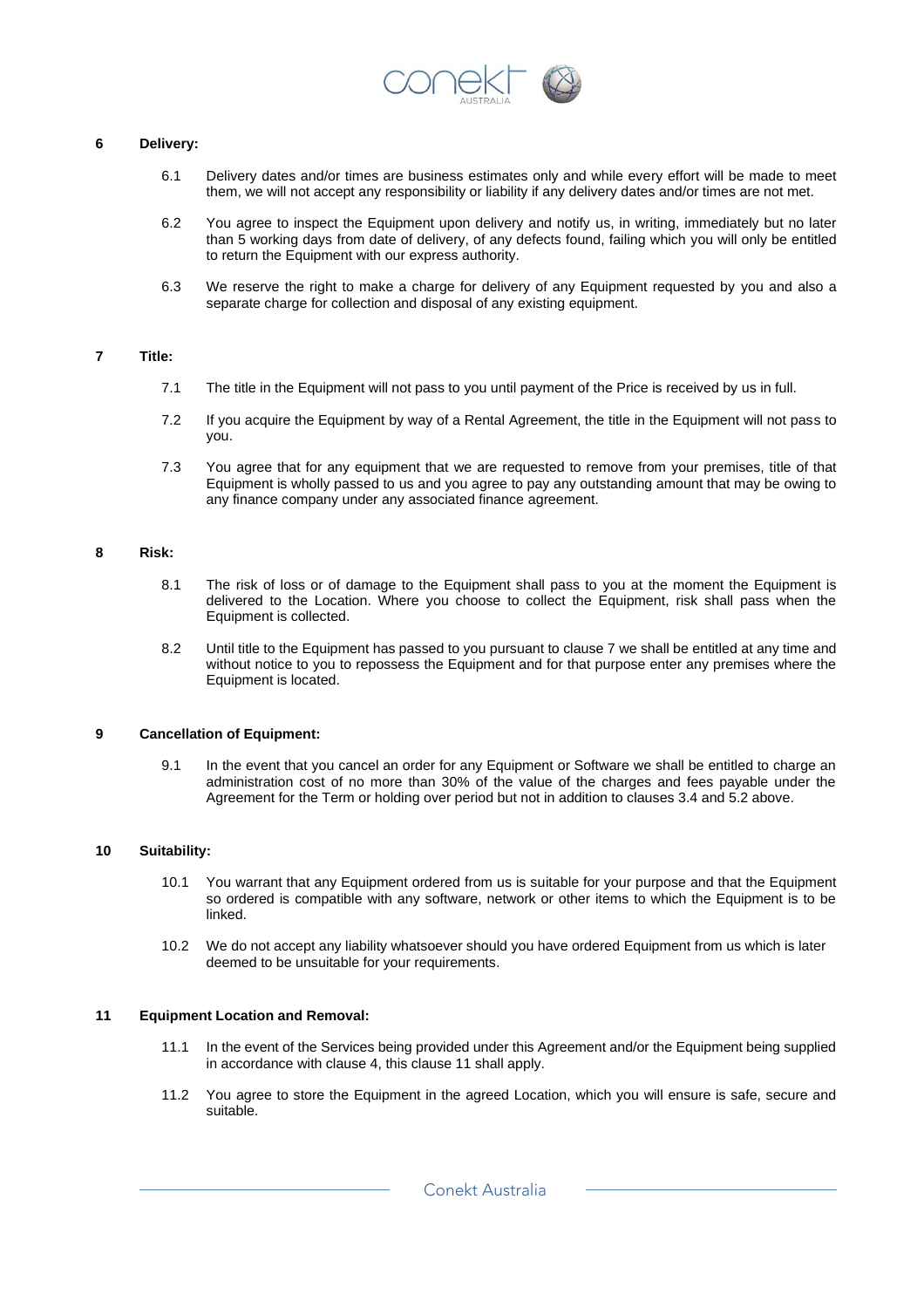

- 11.3 You agree to give us at least 14 days' notice in writing should you wish to move the Equipment. We must expressly authorise you in writing before moving the Equipment.
- 11.4 We reserve the right to charge you for the decommissioning and/or the re-commissioning of the Equipment due to the relocation of the Equipment.

# **12 Provision for Services:**

# Our Obligations

- 12.1 We shall provide all parts and labour in order to carry out the Services of the Equipment specified under the Purchase Order, to the manufacturer's approved standards.
- 12.2 We shall provide the Services during its normal business hours, which are 9.00 am to 5.00 pm, Monday to Friday excluding Public holidays.
- 12.3 In response to a call for maintenance by you, we shall use our best endeavors to attend the Location within four working hours, in accordance with clause 12.1, from the time of your call for maintenance being recorded during our normal business hours.
- 12.4 The response time for which we shall endeavor to achieve, as set out in clause 12. 3, is not of the essence of the Agreement.
- 12.5 We shall provide the Services with reasonable skill and care.

### Your obligations

- 12.6 You agree to operate the Equipment in accordance with the manufacturer's operating instructions.
- 12.7 We reserve the right to charge you for remedying faults if the Equipment is used otherwise in accordance with the manufacturer's operating instructions.
- 12.8 Unless otherwise agreed in writing you agrees to pay in full our invoices within 30 days from the invoice date. Time for payment shall be of the essence and late payment is a repudiatory breach of the Agreement, which without prejudice to any other remedy available to us under the Agreement we are entitled to: suspend the provision of the Service hereunder; and/or terminate the Agreement; charge interest penalties of up to 10% per day on late payments.
- 12.9 You agree to submit meter readings to us for the Equipment monthly, or at our request and/or to allow our representative access to obtain such meter readings in order to calculate the relevant Charge for the Services. In the absence of suitable meter readings being available, we reserve the right to submit an estimated invoice to you for our Charges. You must give up-to-date meter readings at requests for additional toner, whether these are made via the call centre or the web.
- 12.10 You agree to allow our representative or agent access to your premises at any time during our normal working hours in order that we may inspect, service or test the Equipment and provide us with assistance that we may require from time to time to perform our obligations under this Agreement.
- 12.11 You agree not to copy, modify, merge, decompile, or make available or disclose any Software supplied by us in accordance with the Agreement, in whole or in part to any third party, except where permitted by law.
- 12.12 You agree to make full back up copies of all your data prior to us conducting any work on your systems and that you will implement effective audit controls, data security measures and virus controls at all times.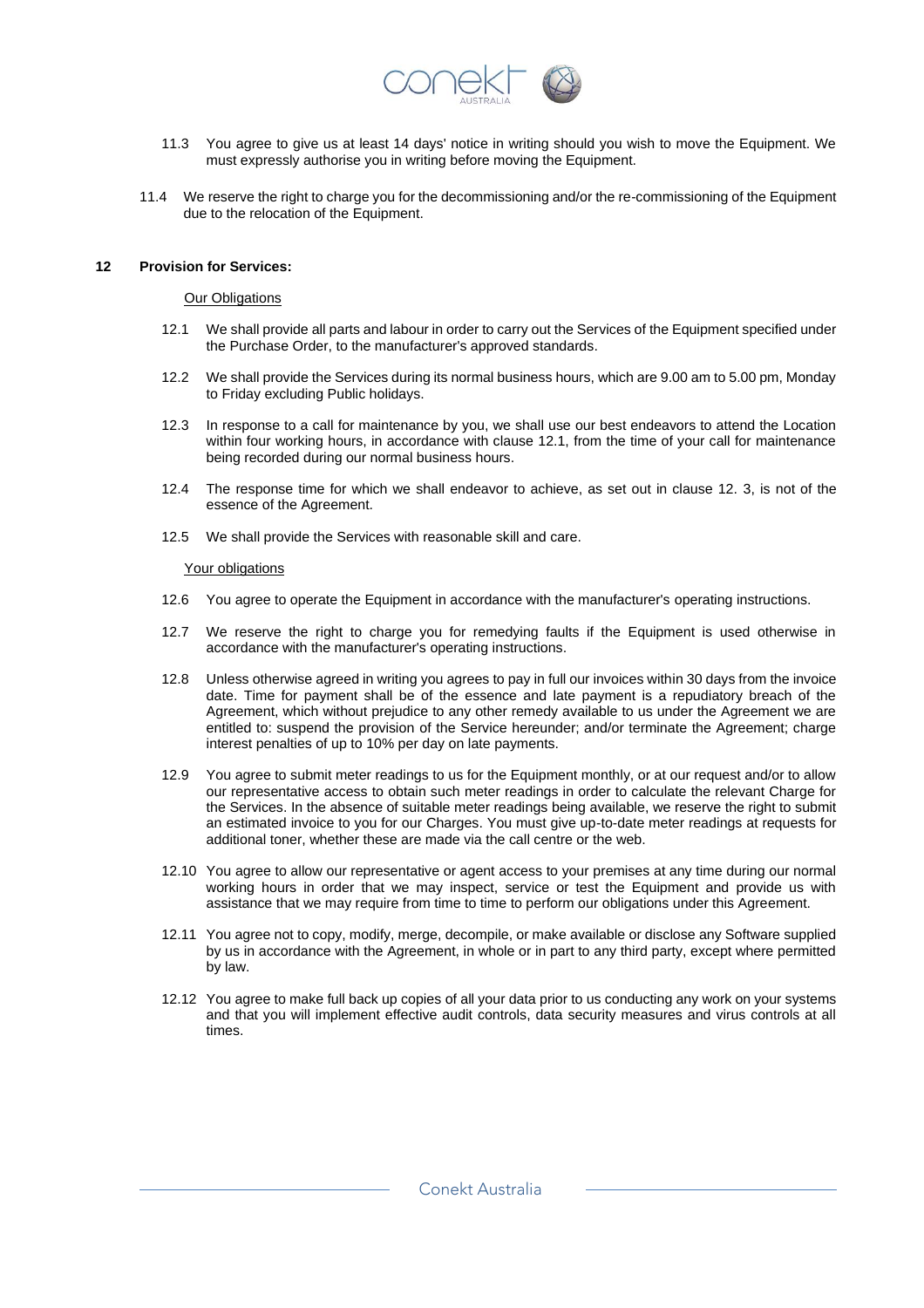

12.13 You are responsible for and liable for any charges arising from damage to the Equipment arising out of negligence or misuse or environmental factors including electrical storms, damage to Equipment arising out of the use of consumables other than those provided by us, denial of reasonable access to perform the Services, and additional efforts which we in our absolute discretion may decide to assist you in resolving any problems not covered by this Agreement.

# **13 Third Party Contracts**

## **Acknowledgment**

- 13.1 You acknowledge that:
- 13.2 we supply the Services and Equipment to you pursuant to terms and conditions of various third-party supply agreements;
- 13.3 we will not be held liable to you in the event of any third-party breaching any of its obligations under its supply agreement with us and you release us from any claim that may arise under this Agreement from such breach.

# Third Party Software

- 13.4 You acknowledge that the Equipment supplied includes third party Software.
- 13.5 You acknowledge that we are not liable to you for the performance or operation of the third-party Software.

## Third Party Equipment

- 13.6 You acknowledge that the Equipment is supplied by a third party and we give you no warranty in respect of the Equipment except as set out in this Agreement. Any warranty provided under, and any warranty period referred to in the third-party Equipment manufacturer's documentation refers to the manufacturer's warranty, not a warranty provided by us. We will use reasonable endeavors to pass any warranty given by the manufacturer or supplier on to you to the extent that we are required to do so in order for you to receive the benefit of such warranty however, we are not the third-party manufacturer's agent and any obligations we have as supplier of the Equipment to remedy any failure are limited under the Australia Consumer Law.
- 13.7 It is acknowledged and agreed that we (or our partners) are authorised to install a Conekt Device manager (CDM) on a local pc or Server. The CDM uses a small software program called the Information Collection Engine to perform periodic scans in the environment. The data is then sent to a Print Audit and hosted on servers so no additional information is written to the computer's disk drives. The Information Collection Engine is compatible with Internet proxy servers. It will enable us to remotely collect meter reads, automate supplies fulfillment and report service information for managing fleets of copiers, printers, fax machines, and multi-function devices.
- 13.8 It is acknowledged and agreed that we (or our partners) are authorised to install a OPS Printer / CSRC – (DCA) Data Collection Agent on your server. This is a software application that is installed to collect metrics of network connected imaging devices or local attached printers (as long as an agent is installed and running). The DCA runs as a Windows service (or optionally, as scheduled task), allowing it to operate 24 hours a day, 7 days a week.

# **14 Charges:**

- 14.1 We reserve the right to vary the Charges set out in the Agreement. If invoice payment remains overdue for 14 days past the due date and a reminder to pay has to be sent to you, we reserve the right to charge an additional administration fee of 20% of the invoice value of the overdue amount.
- 14.2 The Services set out overleaf will be charged for at the agreed prices subject to any changes under clause 14.1 and shall include the supply and fitting of spare parts and various cleaning operations required to maintain the Equipment.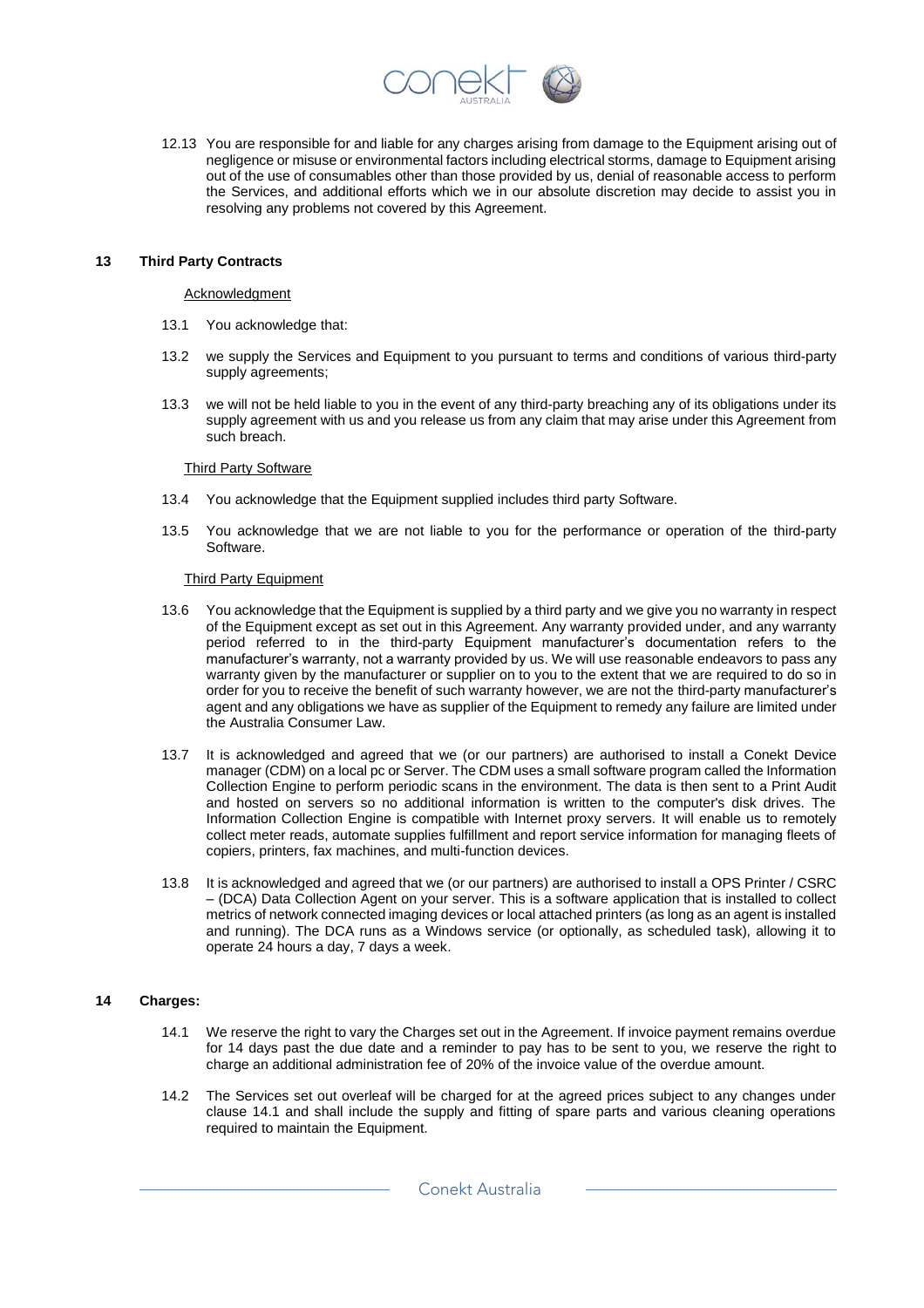

- 14.3 We shall levy additional Charges to work required by you due to the following:
	- 14.3.1 external forces outside of our control including accident, disaster or burglary;
	- 14.3.2 work required outside of our normal working hours as set out in 12.2;
	- 14.3.3 errors caused by Software not supplied by us;
	- 14.3.4 faults or damage caused by your negligence;
	- 14.3.5 data being lost or damaged due to no fault of us or due to you not complying with 12.12;
	- 14.3.6 the connection of accessories, fittings or the use of supplies that have neither been approved and/or supplied by us;
	- 14.3.7 the malfunction of any other item of equipment, software or network to which the Equipment is linked.
	- 14.3.8 Where the Equipment concerned has been supplied by another party and has been in your possession prior to the commencement of the Agreement we reserve the right to charge you for bringing the Equipment up to a proper serviceable condition.
- 14.4 Consumables including such items as paper, labels, transparencies, staples and toner cartridges shall, unless otherwise specified, be charged to you separately at our rates.
- 14.5 Where Services are calculated on a cost per print/copy/scan basis, we will use the meter readings to determine usage and calculate its charges accordingly. Charges are based on A4 prints. In the absence of a fixed charge for A3 size prints/copies/scans these will be charged at twice the A4 rate. We reserve the right to charge for scanning where no prints are physically made.
- 14.6 Service contracts shall be charged at frequencies as indicated by the Purchase Order and shall be charged in advance unless otherwise indicated by using writing.
- 14.7 All consumables and consumable spare parts including (but not limited to) toners, developers, fuser oil and fuser rollers, supplied to you for use in the Equipment under a toner inclusive print/copy/scan Charge arrangement, as set out in the Purchase Order, shall remain our property until consumed by you in operation of the Equipment. We shall be entitled at any time and without notice to you to enter any premises where the Equipment is located to repossess such items. Toner supplied in excess of the manufacturer's recommended consumption rates (i.e. 6%-page coverage for B&W and colour copiers/printers) will be charged for separately at our prevailing rates. This charge for excess toner will be made after periodic meter readings have been taken and compared to toner issuance.
	- 14.8 You shall not be entitled to set off any amount due to you by us against any amount due by you to us, whether under this Agreement or otherwise.
	- 14.9 In the event that you request payment for the Services provided to be collected by the finance company, without prejudice to any other Condition herein, the Agreement shall continue for the Minimum Term regardless of whether or not the leasing/rental arrangement is settled.
- 14.10 We are entitled to levy a minimum monthly charge of \$25 per machine.
- 14.11 You acknowledge that all Charges made exclude GST unless specified in writing by us.
- 14.12 Merchant fees will apply for any credit card transactions.
- 14.13 We are entitled to charge you for the cost of freight for all required consumables.
- 14.14 We are entitled to charge a \$25 fee for accounts not set up on direct debit.

#### **15 Liability:**

15.1 Except for the terms of the Agreement, you agree that all other conditions, warranties, terms, representations and undertakings express or implied or any duty under Australian law, are to the fullest extent permitted by law, excluded from the Agreement.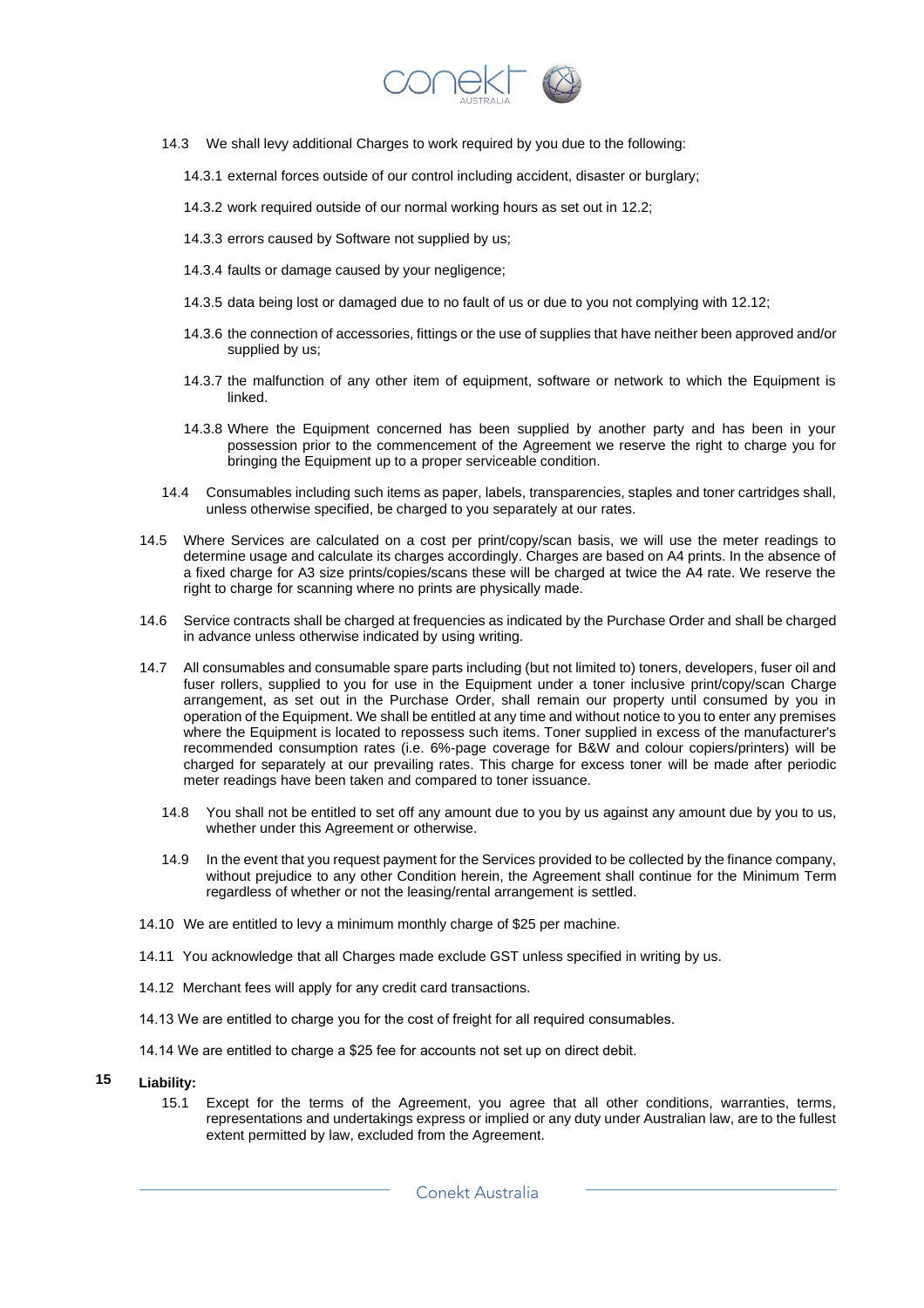

- 15.2 Our liability for damage to your property caused by us, or the negligence of our employees, shall be limited to \$5,000 (five thousand dollars) in aggregate in respect of any one claim. If that limit is not adequate you agree to take up your own additional insurance cover.
- 15.3 Save as set out in 15.2 and except in respect of death or personal injury caused by our negligence we shall not be liable to you for any indirect or consequential loss or damage, whether for loss of profit, reputation or goodwill, or any financial loss, or any liability you may have to a third party, howsoever caused.
- 15.4 Any liability on our part, which is determined by a Court of Law as not having been excluded or limited under the provisions of the clauses above shall not exceed the previous 3-month's Charges.
- 15.5 Under no circumstances will we be responsible for providing maintenance services in respect of Software, which we have not supplied to you.
- 15.6 You acknowledge that any Software supplied by us is not manufactured by us and accordingly our sole liability to you in respect of the Software is to pass on the benefit of any guarantee or warranty given to us in respect of the Software to the extent that this is possible. You shall be responsible for ensuring that all appropriate virus checks are carried out on or before the loading of the Software onto your Equipment.
- 15.7 We do not warrant that the operation of any Software supplied by us shall remain either uninterrupted, error free or that any specific requirements notified by you to us will continue to be met, in the event of your operating systems being altered after the Date of Installation.
- 15.8 You acknowledge that we may not successfully diagnose or correct any faults or errors, which may occur and that in the circumstances we may charge an appropriate fee.
- 15.9 We shall not be liable to you for any delay in carrying out any of our duties caused by strikes, lock-outs, fire, accidents, defective Equipment or any other cause beyond our reasonable control. In these circumstances we may, without liability on our part, cancel part or all of the Agreement or in the event we may delay in carrying out all or part of its duties herein.

## **16 Termination:**

- 16.1 We may terminate the Agreement at any time after the Minimum Term by giving you at least 30 days written notice.
- 16.2 You may terminate the Agreement after the Minimum Term by giving us at least 6 months written notice.
- 16.3 In the event that the Agreement is terminated by either party prior to the end of the Minimum Term, as set out in clause 1.8, or we terminate the Agreement due to the occurrence of your breach of any Condition contained herein, you shall pay to us:
	- 16.3.1 any outstanding sums due and will fall due during the notice period to us; and
	- 16.3.2 agreed compensation for loss of revenue to the end of the Minimum Term calculated by the total average monthly charges that you have been charged by us for the Equipment and/or Services provided under this Agreement as at the date of termination multiplied by the months remaining in the Minimum Term basis plus an administration fee of \$400 plus GST.